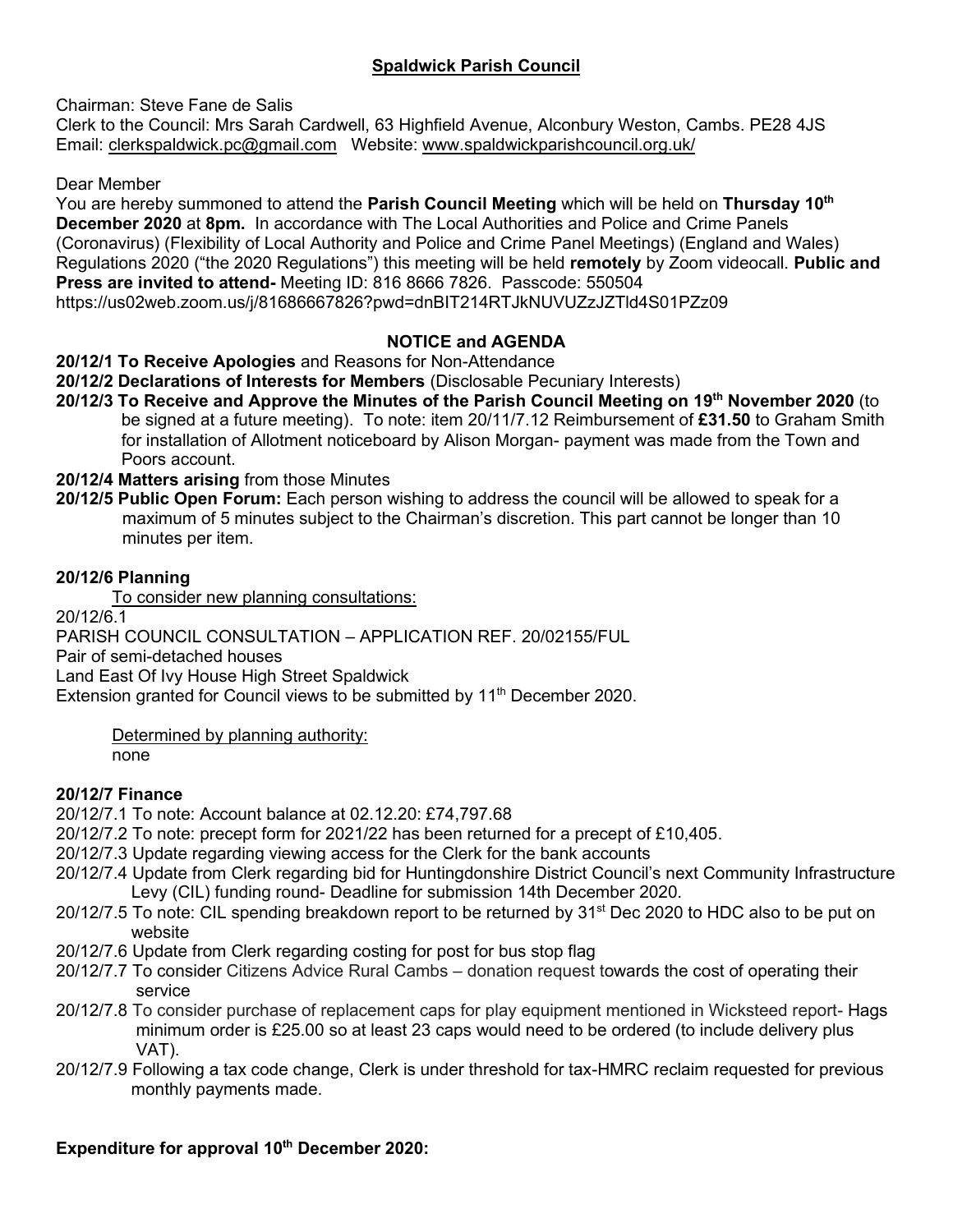- 20/12/7.10 Clerk's wages (Nov- Dec): **£262.12** (S.Cardwell: £262.12 (including £32.98 for ink cartridge), HMRC £0.00-
- 20/12/7.11 Wicksteed invoice- Annual unaccompanied inspection completed at a cost of **£72.00**
- 20/12/7.12 CAPALC invoice for budget training completed by Clerk-**£30**
- 20/12/7.13 Reimbursement of Clerk for annual Zoom (Pro level) subscription payment at a cost of £119.90 + VAT **= £143.88**
- 20/12/7.14 Total invoices for December-(Accounts 3006069330 & 3006069341- to be received.

# **20/12/8 Assets – Provision/Maintenance**

20/12/8.1 Monthly Ferriman Road Play Area's Inspection

20/12/8.2 To discuss grass-cutting on Fuller Close- update to be provided by Clerk

# **20/12/9 Highways, footpaths, byways, gritting bin, trees, etc.**

- 20/12/9.1 Progress update regarding the issue of motorcyclists using byways during winter months- signs require updating to prevent this- HDC investigating.
- 20/12/9.2 Progress update regarding the location of the Bus Stop on High Street (issue of parked vehicles) & the suggestion to add an additional stop on Stow Rd.
- 20/12/9.3 MVAS Flashing Speed Sign- For two of the four locations proposed by Cambridgeshire County Council it must be decided whether to install a fixed post or a moveable post and NAL socket[.](https://www.google.co.uk/maps/@52.3410348,-0.3398215,3a,30y,276.49h,88.94t/data=!3m6!1e1!3m4!1s4Ym1-CEBusp9BW2RhypT_w!2e0!7i13312!8i6656)

[https://www.google.co.uk/maps/@52.3410348,-](https://www.google.co.uk/maps/@52.3410348,-0.3398215,3a,30y,276.49h,88.94t/data=!3m6!1e1!3m4!1s4Ym1-CEBusp9BW2RhypT_w!2e0!7i13312!8i6656)

[0.3398215,3a,30y,276.49h,88.94t/data=!3m6!1e1!3m4!1s4Ym1-CEBusp9BW2RhypT\\_w!2e0!7i13312!8i6656](https://www.google.co.uk/maps/@52.3410348,-0.3398215,3a,30y,276.49h,88.94t/data=!3m6!1e1!3m4!1s4Ym1-CEBusp9BW2RhypT_w!2e0!7i13312!8i6656) 1 High St- For inbound traffic. On a post to be located between the gate in the wall and the telegraph pole. Options are a fixed post or a moveable post fitted into a NAL socket.

### [https://www.google.co.uk/maps/@52.3428911,-](https://www.google.co.uk/maps/@52.3428911,-0.3450861,3a,37.5y,293.01h,93.89t/data=!3m6!1e1!3m4!1sDxdELpvalYkmd9-qWrzO6g!2e0!7i13312!8i6656)

[0.3450861,3a,37.5y,293.01h,93.89t/data=!3m6!1e1!3m4!1sDxdELpvalYkmd9-qWrzO6g!2e0!7i13312!8i6656](https://www.google.co.uk/maps/@52.3428911,-0.3450861,3a,37.5y,293.01h,93.89t/data=!3m6!1e1!3m4!1sDxdELpvalYkmd9-qWrzO6g!2e0!7i13312!8i6656) 18 Thrapston Rd- For outbound traffic. On the lighting column on the left-hand side of the road near the cul-desac.

[https://www.google.co.uk/maps/@52.3411547,-](https://www.google.co.uk/maps/@52.3411547,-0.345563,3a,75y,55.43h,94.96t/data=!3m6!1e1!3m4!1sCvAOze59t0Rmyh-yQafVAA!2e0!7i13312!8i6656)

[0.345563,3a,75y,55.43h,94.96t/data=!3m6!1e1!3m4!1sCvAOze59t0Rmyh-yQafVAA!2e0!7i13312!8i6656](https://www.google.co.uk/maps/@52.3411547,-0.345563,3a,75y,55.43h,94.96t/data=!3m6!1e1!3m4!1sCvAOze59t0Rmyh-yQafVAA!2e0!7i13312!8i6656) 6 Stow Rd- For inbound traffic. On the lighting column on the right-hand side of the road. The hazard warning sign may need to be temporarily removed to enable the MVAS bracket to be fitted to the column.

## [https://www.google.co.uk/maps/@52.3394991,-](https://www.google.co.uk/maps/@52.3394991,-0.3499246,3a,75y,19.11h,91.47t/data=!3m6!1e1!3m4!1sihp6qxuSIf393t2SWqBgTg!2e0!7i13312!8i6656)

[0.3499246,3a,75y,19.11h,91.47t/data=!3m6!1e1!3m4!1sihp6qxuSIf393t2SWqBgTg!2e0!7i13312!8i6656](https://www.google.co.uk/maps/@52.3394991,-0.3499246,3a,75y,19.11h,91.47t/data=!3m6!1e1!3m4!1sihp6qxuSIf393t2SWqBgTg!2e0!7i13312!8i6656) Stow Rd- For inbound traffic. On a post located after the lighting column with the two hazard warning signs on it, probably located the far side of the driveway on the left-hand side. Options are a fixed post or a moveable post fitted into a NAL socket.

20/12/9.4 Update regarding footpath reports received from M. Ager and discussed last meeting, also footpath 13 which runs diagonally from Easton to Spaldwick, leaving footpath 12

## **20/12/10 Community Room**

- 20/12/10.1 To discuss reopening of the Community Room (documents for consideration circulated by Clerk.) Hire documents to be approved, actions to be completed prior to re-opening to be agreed and a list of cleaning products to be purchased in line with safety requirements.
- 20/12/10.2 PAT Testing update from Cllr Pope (deferred while closed).

20/12/10.3 Update from Cllr Pope regarding timers for radiators in the Community room (deferred while closed). 20/12/10.4 Further Discussion of Defibrillator- update from Cllr Parfrey, including grant application.

**20/12/11** Update regarding official domain email addresses for the Council.

**20/12/12** A previous request for the mobile Post Office van which visits local villages to come to Spaldwick,